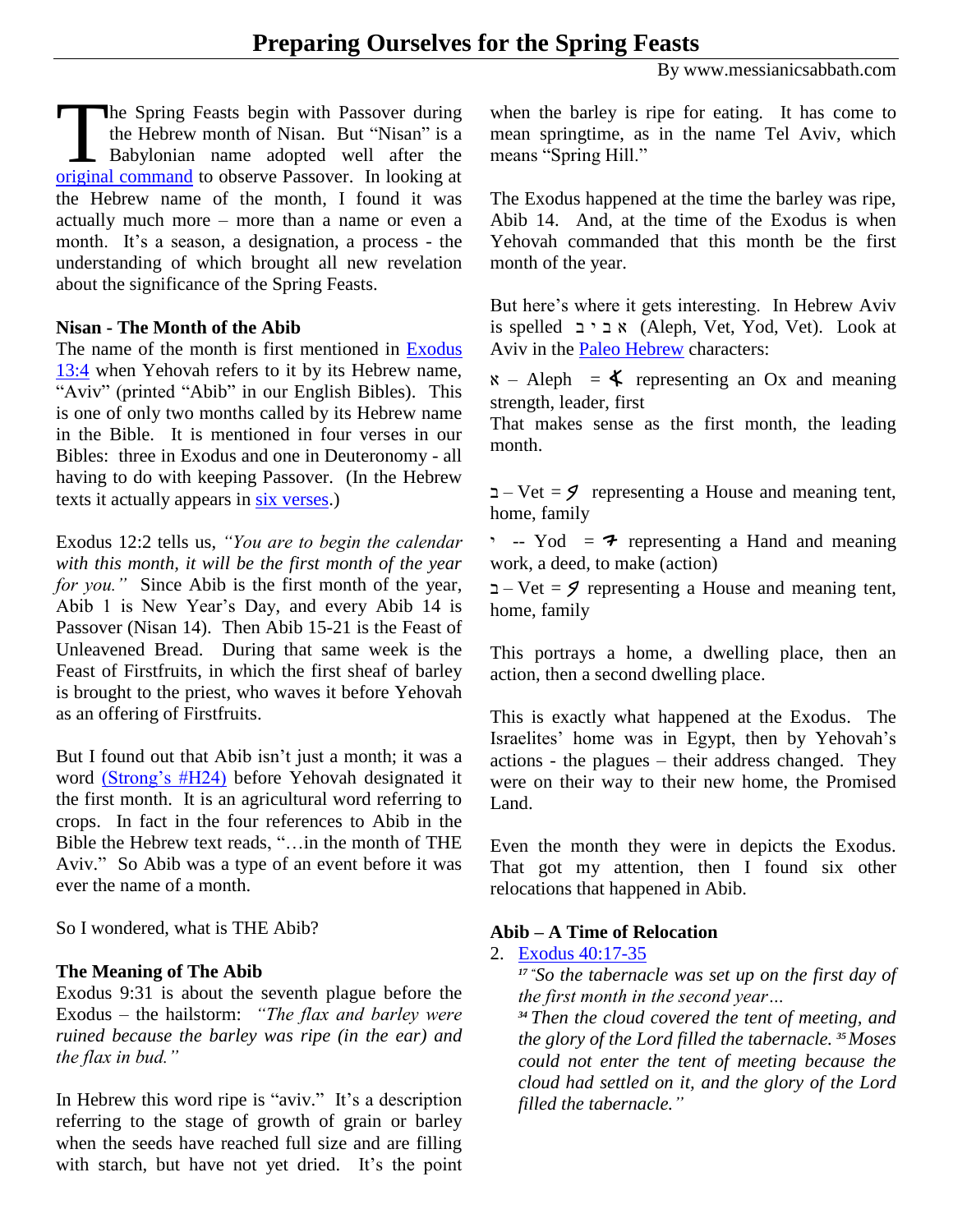This is another relocation, and it happened on Abib  $1$  - the first day of the first month – new year's day. This time Yehovah's presence is moving from one place to another. Yehovah's presence dwelt in the heavenlies, then Moses set up the tabernacle, by the work of his hands (Yod) and Yehovah's presence moved to its new dwelling place – the Ark in the Holy of Holies. He's now dwelling with man for the first time since the Garden of Eden.

- 3. Fast forward another 1500 years to Yeshua's birth. In his DVD, ["The Mishkan Clue",](http://www.wnd.com/2014/11/clue-to-christs-birth-date-revealed/) Jonathan Cahn makes a very convincing argument for the date of Nisan 1 – Abib 1 as Yeshua's birthdate. It would fit with this pattern of relocation we see during Abib. At Yeshua's birth we have Yehovah's Son relocating from Yehovah's right hand to earth by a supernatural  $act - the virgin$ birth – an act of Yehovah's hand.
- 4. We also see the same thing at Yeshua's resurrection. On Nisan 14 – Abib 14 (Passover) Yeshua is crucified, leaving his earthly body by the hand of the Romans and Jewish leadership. Three days later his body is transformed supernaturally to an immortal body. That's the kind of relocation I'm looking forward to! He's mortal, then he's crucified, then he's immortal moving from one state to another.

We have these four major milestones in Yehovah's plan all happening in the month of the Abib – the tangible presence of Yehovah moving from one place to another by supernatural acts.

Let's look further into what we know took place in the month of the Abib.

## 5. [Joshua 4:19-24](https://www.biblegateway.com/passage/?search=Joshua+4%3A19-24&version=NIV)

*19 "On the tenth day of the first month the people went up from the Jordan and camped at Gilgal on the eastern border of Jericho…*

*<sup>23</sup>For the Lord your God dried up the Jordan before you until you had crossed over. The Lord your God did to the Jordan what he had done to the Red Sea when he dried it up before us until we had crossed over."*

This is just after the Israelites crossed over from the wilderness to the Promised Land. Remember, the Levites had to wade into the Jordan River with the ark, then Yehovah supernaturally stopped the river from flowing, piling up the water on one side, so the 1.5 million Israelites could pass through. This is a relocation by a supernatural act of Yehovah, moving from where they had been for 40 years to their new home. It happened during the Abib.

This is a reminder of what Yehovah did for them 40 years ago at the Red Sea during their relocation from Egypt – which also happened in the month of Abib. They're finally now moving on to their new home as they were meant to 40 years ago.

6. Ezra was sent by King Artaxerxes from Babylon to Jerusalem to teach the Torah in the month of Abib.

Ezra 7:9 *"[Ezra] had begun his journey from Babylon on the first day of the first month, and he arrived in Jerusalem on the first day of the fifth month, for the gracious hand of his God was on him."*

(Read the full story: [Ezra 7-8\)](https://www.biblegateway.com/passage/?search=Ezra+7-8&version=NASB)

In this account, Ezra deliberately didn't ask the king for soldiers or protection on the trip, because he had told the king that Yehovah would be with them. It tells us that the trip was five months long. Ezra soon realized he would be carrying all this loot from the king (millions of dollars' worth of precious metal by today's standards) with only the accompanying musicians, teachers and priests. They had no defense, day or night on their fivemonth journey. So Ezra instructed the people to pray and fast for protection before they left.

This is why he says several times in this story "The hand of our Yehovah was on us, and he protected us from enemies and surprise attacks along the road." This is the supernatural hand of Yehovah guiding them from one home to another.

7. Nehemiah was King Artaxerxes' personal attendant. 13 years after Ezra left for Jerusalem, Nehemiah heard that Jerusalem was in disrepair, the wall was in ruins, the gates had been burned, the people hated by the Gentiles.

## Nehemiah 2:1-8

*"And it came about in the month of Nisan, in the twentieth year of King Artaxerxes, that wine was before him, and I took up the wine and gave it to the king…*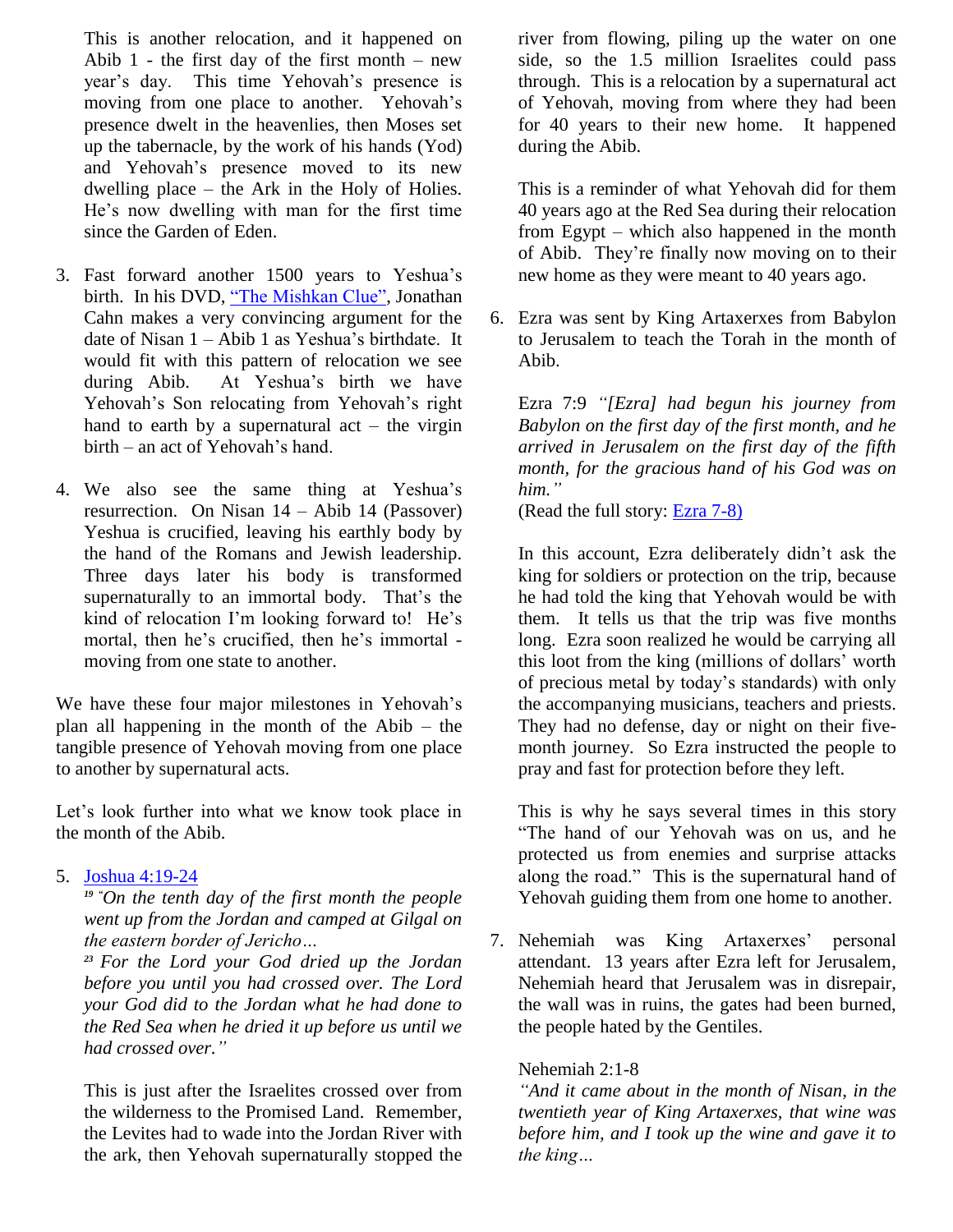*<sup>4</sup>Then the king said to me, "What would you request?" So I prayed to the God of heaven.5 I said to the king, "If it please the king, and if your servant has found favor before you, send me to Judah, to the city of my fathers' tombs, that I may rebuild it." <sup>6</sup>Then the king said to me, the queen sitting beside him, "How long will your journey be, and when will you return?" So it pleased the king to send me, and I gave him a definite time..."*

It was the month of Abib and Nehemiah was now relocating by the hand of Yehovah. After he got to Jerusalem, he told the others in vs. 18 *"the gracious hand of my Yehovah has been on me."*

This is the kind of thing that happens in Abib – supernatural relocations.

Even the barley itself is pictured in the word Abib. When the barley is ripe, it's harvested and made into food. It's relocated from the ground by the hand of man and brought into our bodies.

## **The Chaff and the Wheat in the Abib**

Look again at the Exodus. On the one hand you have Yehovah destroying Egypt's barley during the plagues. Then fast forward 40 years, and the Israelites are crossing the Jordan into the Promised Land in Abib. The scene they would have been greeted with is the new barley crop in Jericho. (In the excavations around Jericho's fallen wall, they've identified that one of the crops in their storage areas was barley.)

We have these references of Yehovah destroying the earth when the barley is ripe, and restoring new life at the same time of year. Both the destruction and restoration have to do with separating out the righteous and punishment of the unrighteous.

This is "separating the chaff from the wheat," which John the Baptist is referring to when he says of Yeshua in [Luke 3:17,](https://www.biblegateway.com/passage/?search=Luke+3%3A17&version=NLT) *"He is ready to separate the chaff from the wheat with his winnowing fork. Then he will clean up the threshing area, gathering the wheat into his barn but burning the chaff with neverending fire."*

The barley plant has a hull that must be removed to eat the seed or to use the seed to make food. The chaff or husk is destroyed when the barley is harvested. This process mirrors the theme of the events that took place in Abib.

- In the Exodus, the Egyptians were ripe for punishment; the Hebrews were ripe for deliverance. We see the chaff removed and the seed brought out.
- Forty years later Jericho was ripe for punishment when the Israelites crossed the Jordan; the new generation of Israelites were ready to begin their new life.

In looking through all that happened in the month of Abib in the Bible, there were various other accounts of both relocation and removing evildoers ripe for punishment.

But as we look at the seven examples stated above, one more thing becomes clear: the theme of destiny.

## **Abib – A Time of Moving Toward Our Destiny**

The barley plant itself is planted for the purpose of becoming food. That's the barley's destiny. The month of Abib is named for the ripe barley, a time of harvesting to bring it to its intended purpose.

- When Yehovah destroyed the barley in Egypt as part of the plagues before the Exodus, it meant the Israelites would soon be moving toward their intended destiny – the Promised Land.
- When Ezra left Babylon, he began pursuit of his destiny. Restoring the Torah back to the Israelites in Jerusalem is what he's known for, that's the legacy he left us; that was his pre-ordained destiny.
- When Nehemiah left to rebuild the wall, that was his destiny.
- When the Israelites crossed the Jordan into Canaan, that was the destiny Yehovah had desired for them from the beginning, when he promised that land to Abraham.

Think about the spiritual implications for us: It's during this month that Yehovah brought us out of bondage for our destiny of redemption and abundant life under his rule and lordship.

- The tabernacle was Yehovah's dwelling place on earth. Moses' assembling of the tabernacle on Abib 1 was the time in which Yehovah's presence came to dwell on earth.
- If Yeshua's birth was on Abib 1, his presence again came to dwell with us on earth at this time.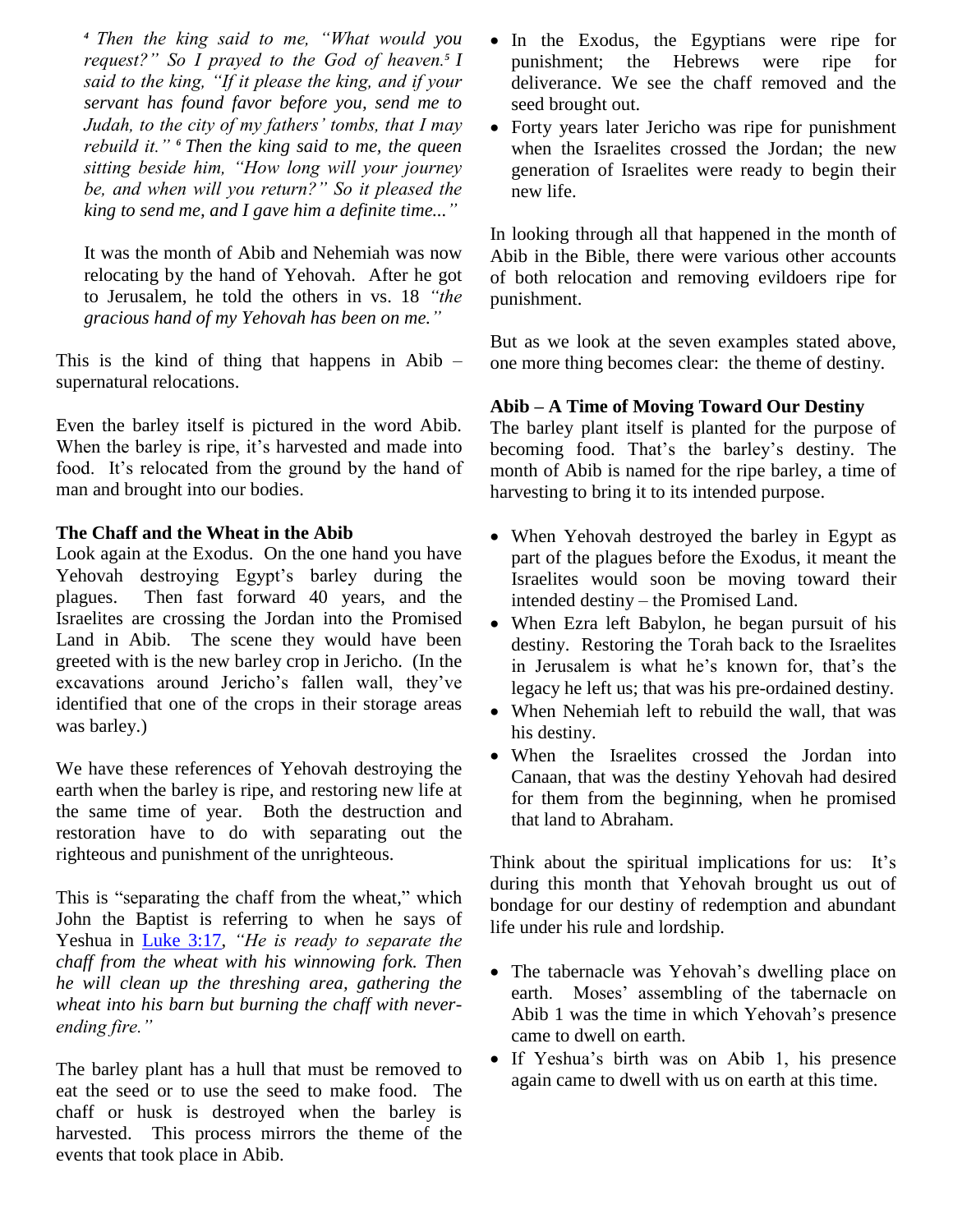This speaks of our destiny – dwelling with him on earth during the Millennium and dwelling with him eternally after that.

 Yeshua's resurrection from the dead three days after Passover, is on Abib 17, the Feast of Firstfruits. [I Corinthians](https://www.biblegateway.com/passage/?search=1+cor.+15%3A20-22&version=NASB) 15:20-22 tells us, *"But now Yeshua has been raised from the dead, the first fruits of those who are asleep… so also in Yeshua all will be made alive."*

This is our destiny – resurrection from the dead.

Abib is a time when we move closer to our destiny – moving out of bondage, dwelling with Yehovah spiritually. It's a time when milestones are reached that bring us a step closer to our destiny.

#### **Summing up the theme of The Abib**, we have:

- 1. The idea of moving from one place to another by the supernatural hand of Yehovah.
- 2. The unrighteous becoming ripe for punishment and the righteous ripe to step into their future.
- 3. Moving toward our destiny.

But so far all of this is just information. What do we do with it? Now that we know what season we're in, how can we use it to continue to conform to the image of Yeshua?

## **What is our role in all this?**

As Nisan approaches and we look forward to the New Year (Nisan 1), Passover (Nisan 14), and the beginning of the Spring Feasts, how do we participate with Yehovah in the process?

It starts in Adar. The month before Abib is Adar (the Babylonian name), the last month on the Hebrew calendar. In the month of Adar, the barley is inspected to see how far along it is in the growth process. If the experts find that the barley will not be ripe by Abib (Nisan), we add another month to the end of the year. It's called Adar 2. This is called "Shanah Me'uberet" - a leap year on the Hebrew calendar. On leap years, we have Adar 1 and Adar 2 – 13 months.

When they inspect the barley in Adar, if the barley isn't far enough along in its growth, the next month will not be called Abib, and the new year will not begin. How can you call a month Abib – meaning the barley is ripe - if the barley is not ripe? Abib is not just the name of a month, it's a description of the barley's progress and a season.

This teaches us that we also will not be moved toward our destiny until we are abib – ripe, ready. Yehovah will add another month, another year, maybe several. The first generation of Israelites in the wilderness weren't abib to enter the Promised land, so they missed out altogether. Forty years later – during the abib – the second generation of Israelites were ripe to take the land.

So how do we prepare ourselves for our destiny? We may not even know what it is?

## **The Process of Becoming Abib**

The short answer is obedience – listen, guard, keep and do his instructions [\(Deuteronomy](https://www.biblegateway.com/passage/?search=Deuteronomy+7%3A11-16&version=NASB) 7:11-16). Our preparation for the future is in Yehovah's hands. Only he knows what's ahead. If we want to be ready for our future, we have to hear and obey his leading.

This includes keeping ourselves holy. Holiness is a joint effort - some of it we are responsible for; some of it Yehovah does for us.

Leviticus 11:45 *"For I am Yehovah who brought you up out of the land of Egypt, to be your God; you shall therefore be holy, for I am holy."*

There's an example of this among the events that took place in the month of Abib. In [Exodus 40](https://www.biblegateway.com/passage/?search=Exodus+40&version=NASB) when Moses was commanded to set up the tabernacle on the first day of Abib, He was also told to consecrate Aaron and his sons for the priesthood. How Yehovah consecrates Aaron and his sons is an example of how we cooperate with Yehovah in maintaining our holiness and preparing for our destiny.

Leviticus 8 describes this consecration. [\(Read the](https://www.biblegateway.com/passage/?search=lev.+8&version=RSV)  [whole chapter.](https://www.biblegateway.com/passage/?search=lev.+8&version=RSV)) As you read the following passage, consider all the parallels to Passover:

Leviticus 8:30-36 "*Then Moses took some of the anointing oil and of the blood which was on the altar, and sprinkled it upon Aaron and his garments, and also upon his sons and his sons' garments; so he consecrated Aaron and his garments, and his sons and his sons' garments with him. And Moses said to Aaron and his sons, "Boil the flesh at the door of the tent of meeting, and there eat it and the [unleavened] bread that is in the basket of ordination offerings, as I commanded, saying, 'Aaron and his sons shall eat it';*